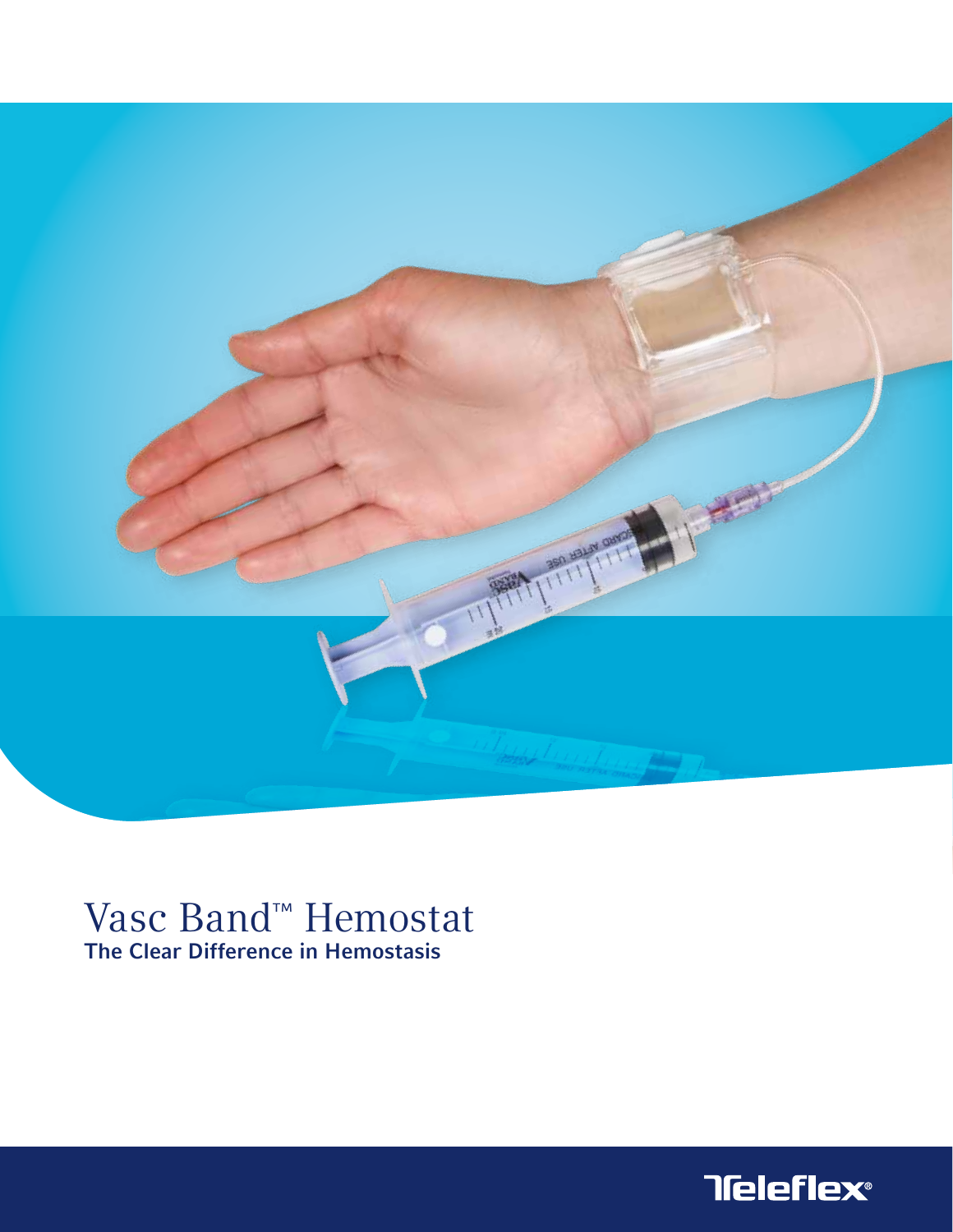## Inflatable Compression for Access Site Hemostasis



Long - 27 cm Extra Long - 29 cm  $\frac{1}{2}$  XXL - 37 cm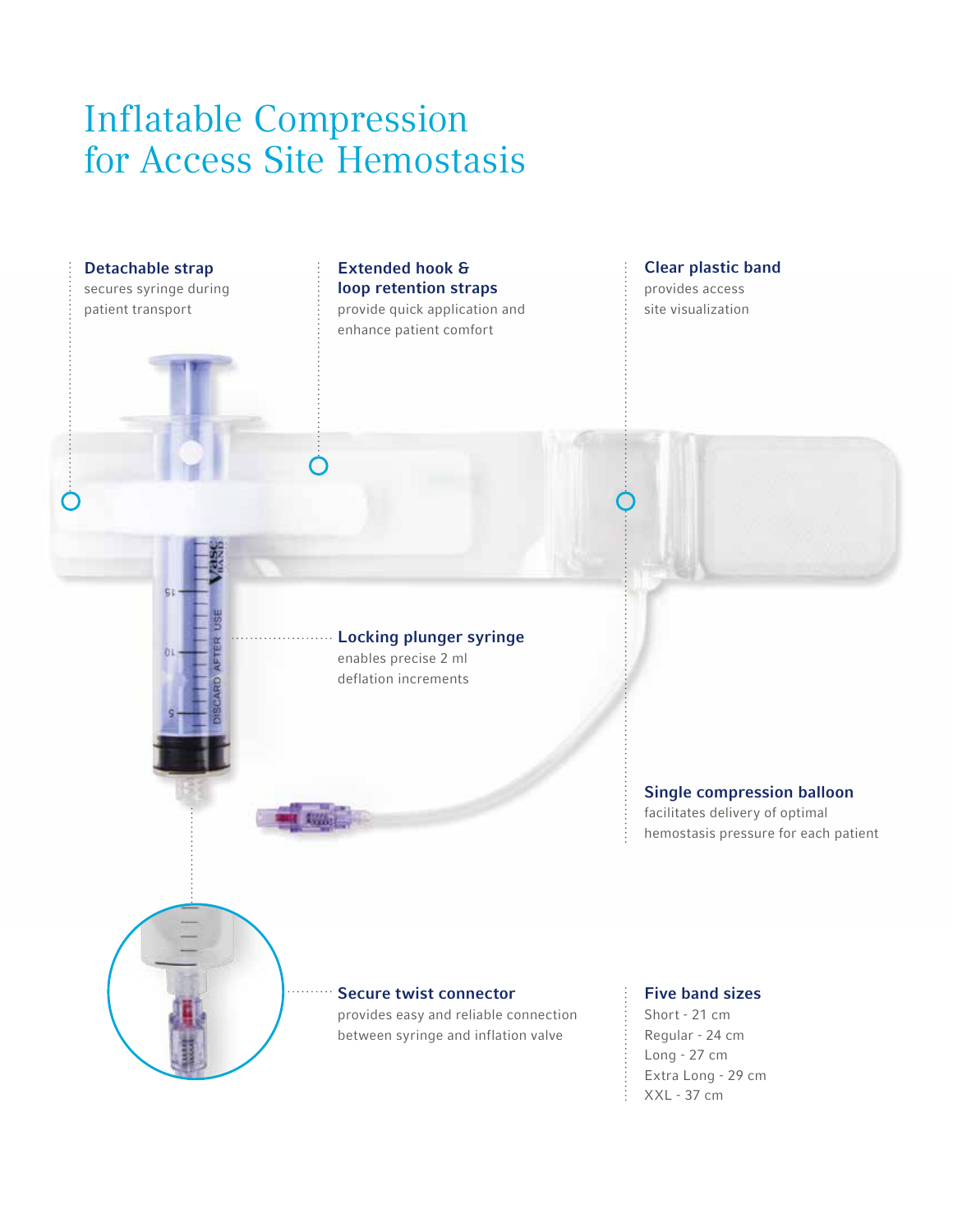The Vasc Band™ Hemostat delivers more direct radial compression than the standard inflatable radial compression device using recommended clinical protocols, with minimal compression of the ulnar artery.\*



Test protocol: The Vasc Band Hemostat and the standard inflatable radial compression devices were tested on 10 human subjects. For each test, the compression band was secured to the wrist and inflated with recommended nominal and maximum inflation values for each device. Per the product IFUs, nominal air inflation is 15 ml for the Vasc Band Hemostat and 13 ml for the standard inflatable radial compression device, while maximum air inflation of 18 ml is the same for both devices. Pressure applied by each device to the radial and ulnar arteries was recorded using a Tekscan® ELF Force and Load Measurement System and FlexiForce® B201 flexible sensors. Data shown in the chart reflects maximum inflation value of 18 ml for both devices.

\*Data on file at Teleflex. Comparative data may not be indicative of clinical performance.

### Ordering Information

#### Vasc Band™ Hemostat

The Vasc Band™ Hemostat is a compression device to assist hemostasis of arterial, venous and hemodialysis percutaneous access sites.

| MODEL | <b>BAND SIZE</b>   |  |
|-------|--------------------|--|
| 3521  | Short - 21 cm      |  |
| 3524  | Regular - 24 cm    |  |
| 3527  | $Long - 27 cm$     |  |
| 3529  | Extra Long - 29 cm |  |
| 3537  | $XXL - 37$ cm      |  |

Packaged in quantities of 10 units per box. Individual units are not sold separately.